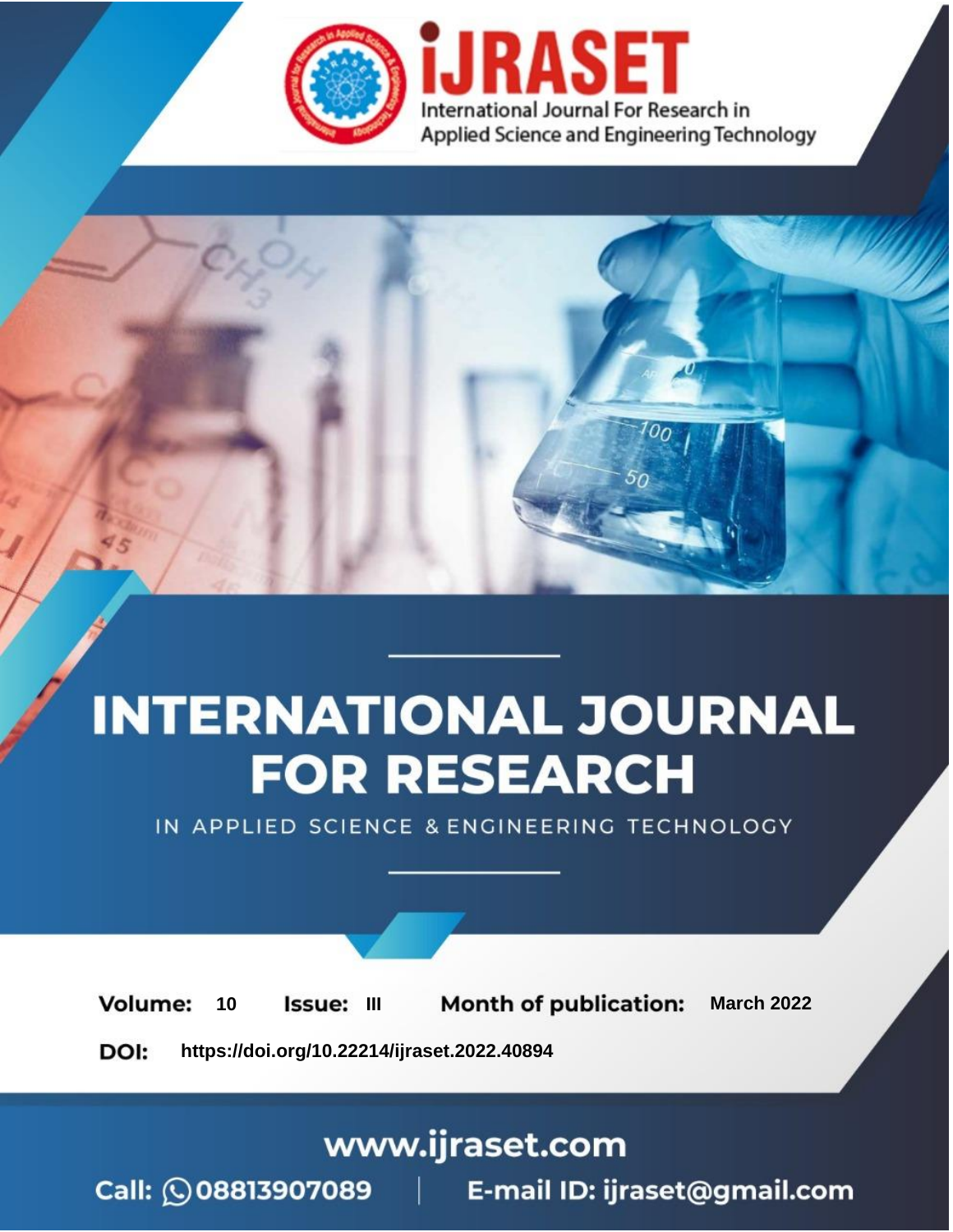

### **Waste Management and Recycling to Recover Metals without Producing Harmful By-Products**

Tarun Rathod

*Pimpri Chinchwad College of Engineering Nigdi Pune, India*

*Abstract: Given the volume of e-waste generated and the content of both dangerous and valuable materials in it, electronic garbage, or e-waste, is both an expanding concern and a growing commercial opportunity.* 

*Lack of technical skills, insufficient infrastructure, insufficient financial assistance, and inactive community involvement are all factors that contribute to the difficulty of electronic waste management. This paper presents a comprehensive summary of the issues connected with incorrect E-waste recycling processes, as well as measures to mitigate their harmful impacts on human health and the environment. Inventory of used electronic items, which may be generated by building an environmentally friendly recycling regulation system, is essential for proper e-waste management. In both developed and developing countries, approaches have been created to aid in the implementation of good waste management. Systematic waste management techniques, together with best practices, are projected to help developing countries maintain a sustainable and resilient environment while reducing negative consequences.* 

*The electronics industry is the largest and fastest-growing manufacturing sector on the planet. However, rising electronic device sales, quick technological obsolescence, fashion, style, and status changes have resulted in e-waste, also known as e-waste. If waste is not properly disposed of, it includes many toxic components that can harm the environment and human health. As garbage is generated and disposed of in a globalized world, waste concerns are of global importance. Trash management is becoming increasingly significant in India, not just for the country's own rubbish production, but also for the landfilling of waste from industrialized countries. This is due to India's lack of suitable disposal and recycling infrastructure and methods. The goal is to come up with creative and cost-effective ways to detoxify waste-contaminated habitats, make them safe for human habitation and consumption, and safeguard ecosystem services.* 

*Distinct categories of E-waste, different classifications of E-hazardous waste components, E-waste treatment methods, and more ecologically friendly and profitable methods for decontaminating E-waste from soil water habitats are discussed in this study. Innovative bioremediation technology, the waste management problem that India poses, and the idea of a formal trash recycling system in India.* 

*Keywords: E-waste management. Recycling. Electronic waste. Hazardous components. Formal methods Heavy metals. Cost-effective solution. Developmental toxicology.* 

#### **I. INTRODUCTION**

Electrical and electronic equipment manufacturing is one of the world's fastest expanding industries in today's era. Rapid economic expansion, urbanization, and rising consumer demand all contribute to EEE consumption and production. E-waste is waste produced by used electronic gadgets and household appliances that are no longer fit for their intended purpose and are designated for recovery and disposal. According to the Environmental Protection Act, 3.20 million tonnes of e-waste were generated in the United States in 2008-2009, with just 13.6 percent of that quantity recycled. The remaining waste was disposed of in burners. E-waste is transferred to Asia in over 60% of cases. More than 40% of the total E-waste generated in India is generated in 65 Indian cities. In India, ten states account for 70% of all E-waste created. Maharashtra is one of the most E-waste producing states in India, followed by Tamil Nadu, Andhra Pradesh, West Bengal, Uttar Pradesh, Delhi, Karnataka, Gujarat, Madhya Pradesh, and Punjab.

This could be owing to the existence of a big number of Info-Tech Parks and electronic product manufacturing initiatives in these areas, which contribute significantly to the development of E-waste to save life on the earth.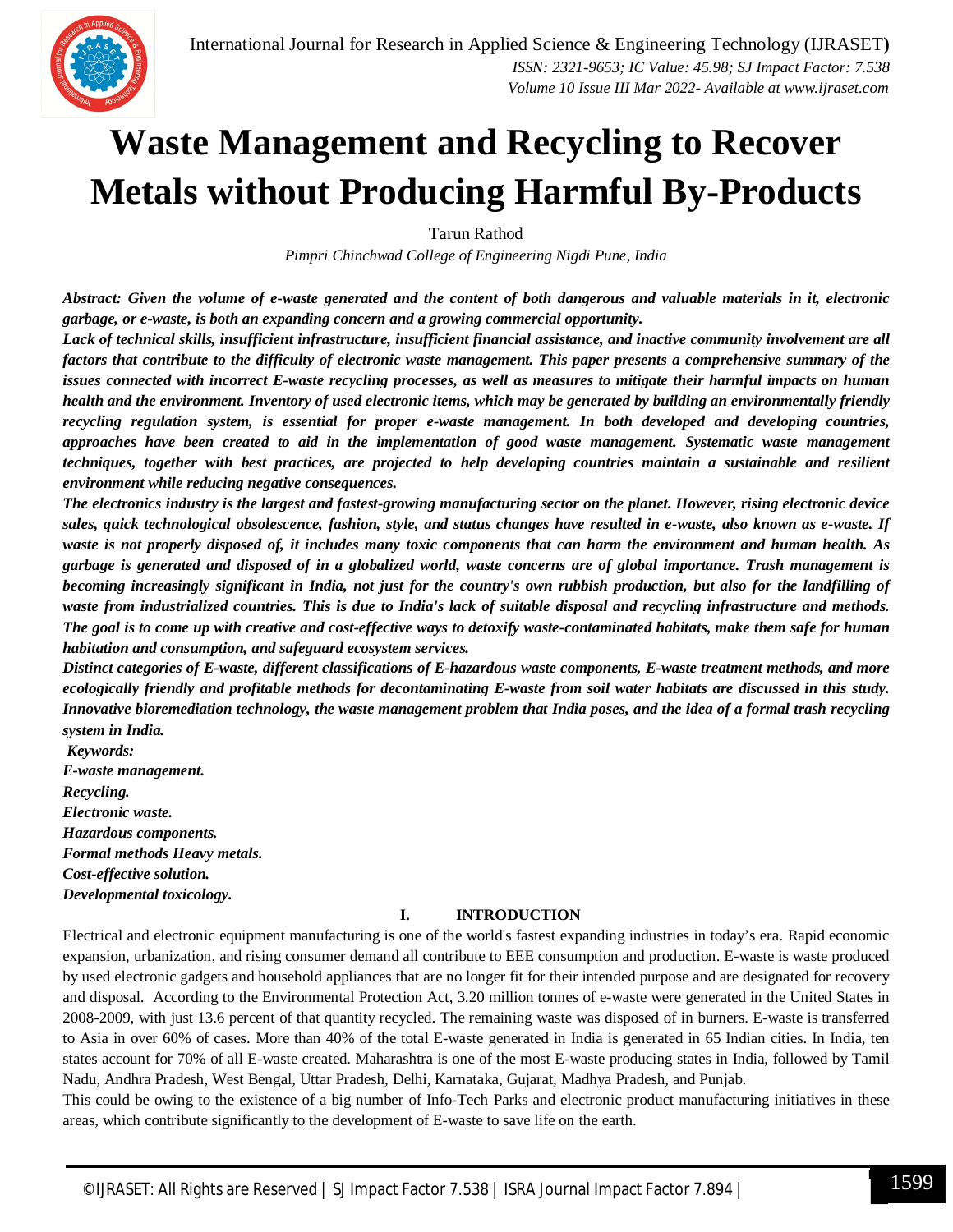

International Journal for Research in Applied Science & Engineering Technology (IJRASET**)**

 *ISSN: 2321-9653; IC Value: 45.98; SJ Impact Factor: 7.538 Volume 10 Issue III Mar 2022- Available at www.ijraset.com*

#### **II. RESEARCH FINDINGS**

Environmental pollution can be reduced widely by e-waste recycling. After burning of e-waste causes air pollution due to the release of poisonous materials. It contains many harmful metals like Hg, Pb, Cd, Cr, and other flammable substances. Dumping ewaste results in soil and air pollution that affects the lives of people and animals. So management of e-waste is a big challenge to save the life on earth.

#### **III. CONCLUSION**

Not only in India, but all throughout the world, e-waste is becoming a major issue. Improper e-waste processing and management, such as recycling and other end-of-life treatment options, can pose major health and environmental risks. In India, consumers may expect to be rewarded for their electronic waste, which is considered a potentially valuable resource. There is an opportunity for "urban mining," as it is frequently referred to if E-waste is properly managed. Bioremediation techniques may be able to help enhance the current state of e-waste treatment choices. The current informal approach to E-waste management in India is creating risks that may be avoided to a large extent by using a formal E-waste recycling technique that would help us produce E-waste.

#### **IV. LESSON**

The workings of India's e-waste problem, given the country's enormous geographical and cultural variety, as well as its economic diversity. E-waste management is a big challenge due to these variations. Listed below are a few examples: Both domestically and internationally, the volume of e-waste is gradually increasing. Data is generated both through imports and through exports. Imports are frequently masked as charitable donations disguised as used computer donations. As a method of bridging the digital divide or as scrap metal. There are no specific figures for the amount of E-waste generated and recycled. Manufacturers, like consumers, are largely unaware of the consequences of incorrect E-waste disposal. In the informal sector, e-waste recycling is common.



https://www.lg.com/in/recycling/images/ewaste-management.png

#### **REFERENCES**

- [1] DIT. Environmental management for Information Technology industry in India, Department of Information Technology, Government of India, 122-124 (2003)
- [2] Radha G. A Study of the Performance of the Indian IT Sector' at www.nautilus.org (2002)
- [3] Violet N. Pinto. E-waste hazard: The impending challenge, Indian J Occup Environ Med., 12(2), 65–70 Aug (2008)
- [4] Sinha Satish. Sustainable E-waste Management.,Toxic link 3-Mar,(2010) Retrieved from: http://www.toxicslink.org/art-view.php?id=134
- [5] Dwivedy M., Mittal R.K., Future trends in computer waste generation in India, Waste Management, (30), 2265-2277 (2010)
- [6] Singh S.K., The diffusion of mobile phones in India, Telecommunications Policy, 32, 642-651(2008)
- [7] Kumar Ranapati and Tripathi Saumya, "ElectronicsHi\_Tech-Highly Toxic" India, Green Peace (2007)
- [8] WHO. E-waste and child/vulnerable populations' health initiative concept note. 2013. Available at: http://www.stepinitiative.org/tl\_files/step/\_downloads/UNU%20&%20WHO%20Survey%20on%20E-waste%20and%20its%20Health%20Impact%20on%20Chil dren%20- %205%20August%202013.pdf. Accessed October 14, 2014
- [9] Agarwal R, Ranjan R,Sankar P,Scrapping the high-tech myth:Computer waste in India, New Delhi.Toxics Link;2003
- [10] Ahluwalia, P.K Nema, A K 2007,A life cycle based multi objective optimization for the management of computer waste. Resources, Conservation and Recycling 51 792-826.
- [11] Andrea Ollo-Lopez , M.Elena Aramendia- Muneta, ICT Impact on Competitiveness, innovation and environment, Telematics and Informatics 29(2012) 204- 210.IJSER © 2015 http://www.ijser.org
- [12] Asante K.A, Agusa ,T Biney, C.A Agyekum,W.a Bello,M.Otsuka,M. Itai,T Takahashi,S,Tanabe S,2012,Multi-Trace element levels and arsenic spatiation in urine of e-waste recycling workers from Agbogbloshie,Accra in Ghana science of total Env ironment 424, 63-